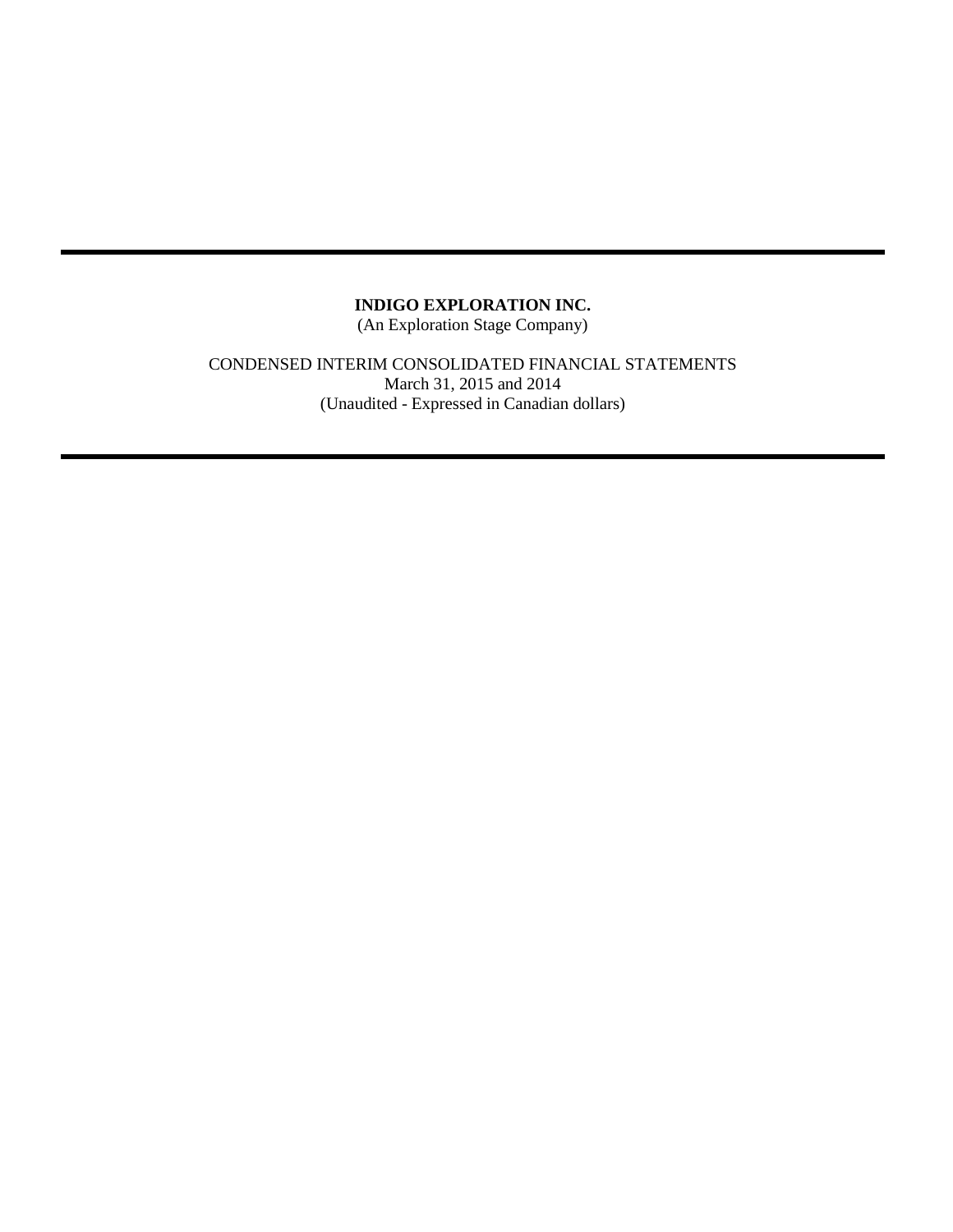## **NOTICE OF NO AUDITOR REVIEW OF**

## **CONDENSED INTERIM CONSOLIDATED FINANCIAL STATEMENTS**

The accompanying unaudited condensed interim consolidated financial statements of the Company and all information contained in the second quarter 2015 report have been prepared by and are the responsibility of the Company's management.

The Audit Committee of the Board of Directors has reviewed the condensed interim consolidated financial statements and related financial reporting matters.

The Company's independent auditor has not performed a review of these condensed interim consolidated financial statements in accordance with standards established by the Canadian Institute of Chartered Accountants for a review of condensed interim consolidated financial statements by an entity's auditor.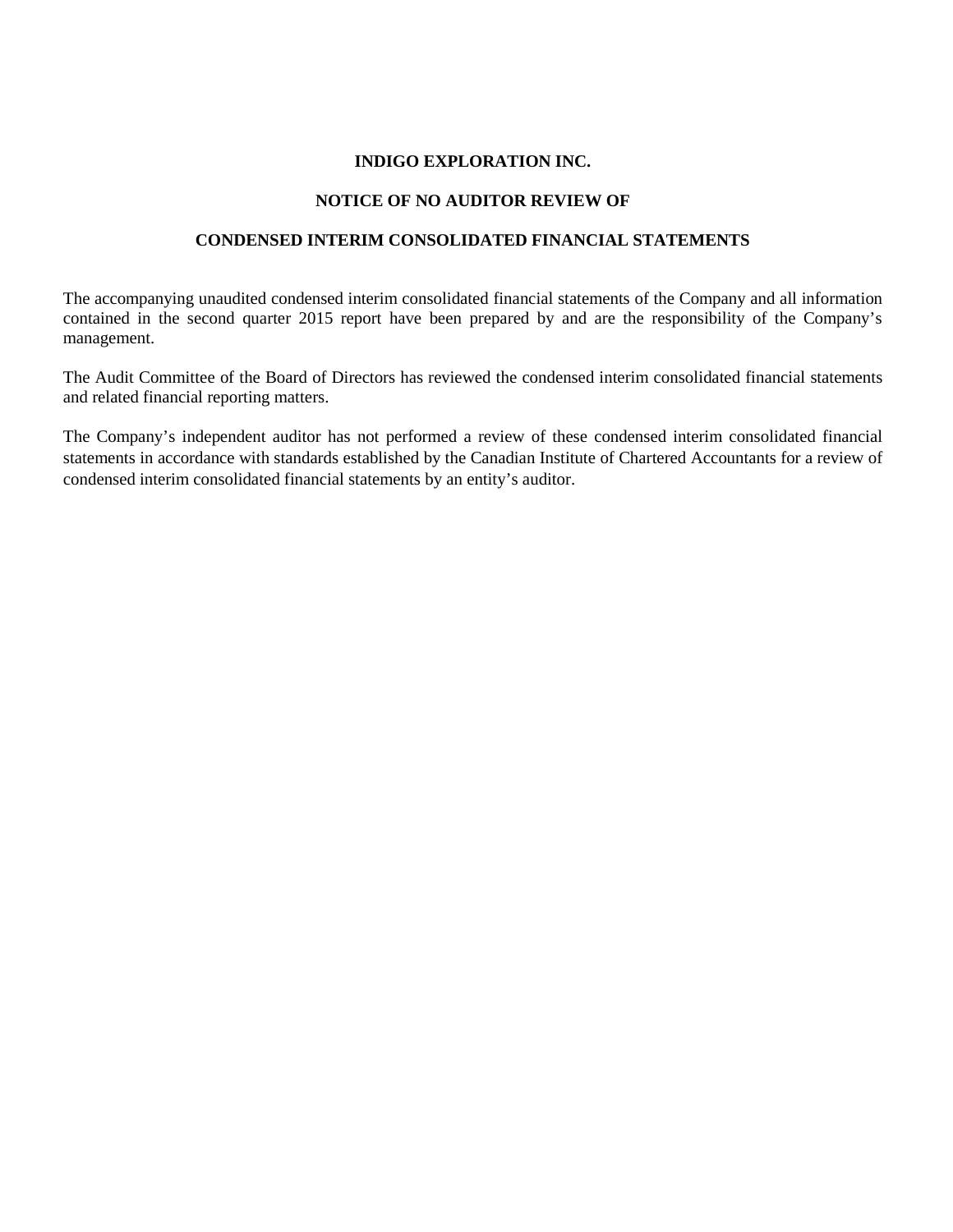# (An Exploration Stage Company)

**CONDENSED INTERIM CONSOLIDATED STATEMENTS OF FINANCIAL POSITION**

(Unaudited - Expressed in Canadian dollars)

|                                          |              | March 31,<br>2015 | September 30,<br>2014 |
|------------------------------------------|--------------|-------------------|-----------------------|
|                                          | <b>Notes</b> | \$                | \$                    |
| <b>ASSETS</b>                            |              |                   |                       |
| Current                                  |              |                   |                       |
| Cash and cash equivalents                |              | 56,437            | 47,036                |
| Taxes recoverable and other receivables  |              | 4,220             | 2,102                 |
| Prepaid expenses                         |              | 3,082             | 2,535                 |
|                                          |              | 63,739            | 51,673                |
|                                          |              |                   |                       |
| Equipment                                |              | 1,200             | 2,407                 |
| Mineral properties (Schedule 1)          |              | 781,737           | 729,148               |
|                                          |              |                   |                       |
|                                          |              | 846,676           | 783,228               |
|                                          |              |                   |                       |
| <b>LIABILITIES</b>                       |              |                   |                       |
| Current                                  |              |                   |                       |
| Accounts payable and accrued liabilities | 7            | 51,549            | 63,813                |
|                                          |              |                   |                       |
|                                          |              |                   |                       |
| EQUITY ATTRIBUTABLE TO SHAREHOLDERS      |              |                   |                       |
| Share capital                            | 8            | 6,648,016         | 6,513,774             |
| Contributed surplus                      |              | 730,223           | 722,598               |
| Deficit                                  |              | (6, 583, 112)     | (6,516,957)           |
|                                          |              | 795,127           | 719,415               |
|                                          |              |                   |                       |
|                                          |              | 846,676           | 783,228               |

Organization and nature of operations (Note 1) Going concern (Note 2)

### **Approved by the Board of Directors**

*"Paul S. Cowley"* Director *"Marino J. Sveinson"* Director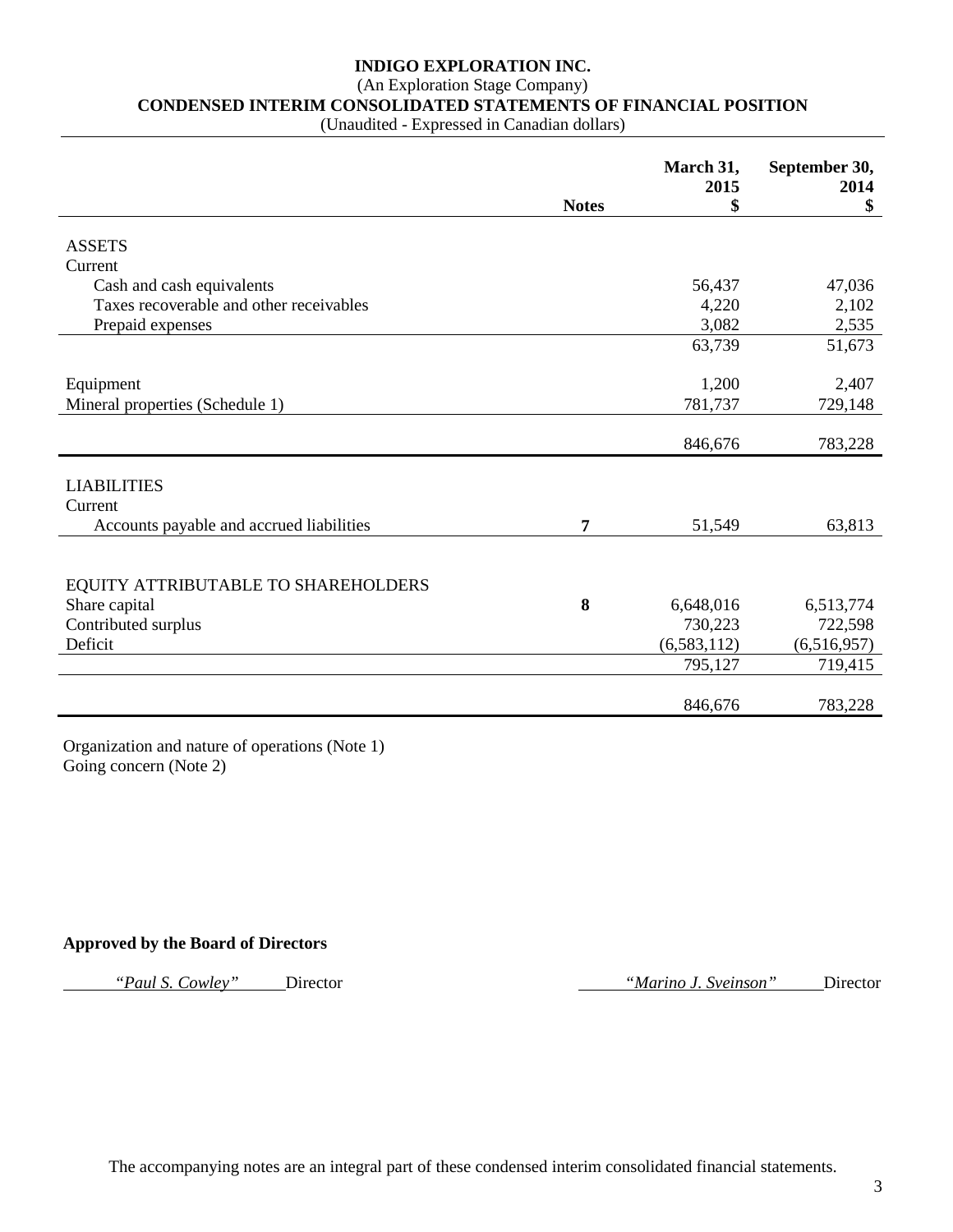# (An Exploration Stage Company)

# **CONDENSED INTERIM CONSOLIDATED STATEMENTS OF LOSS AND COMPREHENSIVE LOSS**

For the three and six months ended March 31, 2015 and 2014

(Unaudited - Expressed in Canadian dollars)

|                                            |             |            | Three months ended |            | <b>Six months ended</b> |
|--------------------------------------------|-------------|------------|--------------------|------------|-------------------------|
|                                            |             |            | March 31           |            | March 31                |
|                                            |             | 2015       | 2014               | 2015       | 2014                    |
|                                            | <b>Note</b> | \$         | \$                 | \$         | \$                      |
|                                            |             |            |                    |            |                         |
| Accounting and audit fees                  | 9           | 12,720     | 13,664             | 19,543     | 29,583                  |
| Depreciation                               |             | 600        | 1,871              | 1,207      | 3,740                   |
| Filing fees                                |             | 10,913     | 9,097              | 12,596     | 12,067                  |
| Foreign exchange loss                      |             | 776        | 410                | 1,771      | 2,005                   |
| <b>Investor</b> relations                  |             |            |                    |            | 392                     |
| Legal fees                                 |             | 1,881      | 864                | 3,497      | 1,616                   |
| Management and administration fees         | 9           | 5,850      | 13,000             | 11,701     | 15,514                  |
| Office and miscellaneous                   |             | 8,369      | 14,811             | 15,850     | 29,153                  |
|                                            |             |            |                    |            |                         |
| Loss before other items                    |             | (41,091)   | (53,717)           | (66, 165)  | (94,070)                |
|                                            |             |            |                    |            |                         |
| Interest income                            |             |            | 162                | 10         | 328                     |
|                                            |             |            |                    |            |                         |
| Loss and comprehensive loss for the period |             | (41,091)   | (53, 555)          | (66, 155)  | (93, 742)               |
|                                            |             |            |                    |            |                         |
|                                            |             |            |                    |            |                         |
| Basic and diluted loss per share           |             | (0.00)     | (0.00)             | (0.00)     | (0.00)                  |
|                                            |             |            |                    |            |                         |
| Weighted average number of shares          |             | 55,252,649 | 47,960,982         | 52,033,097 | 44,386,759              |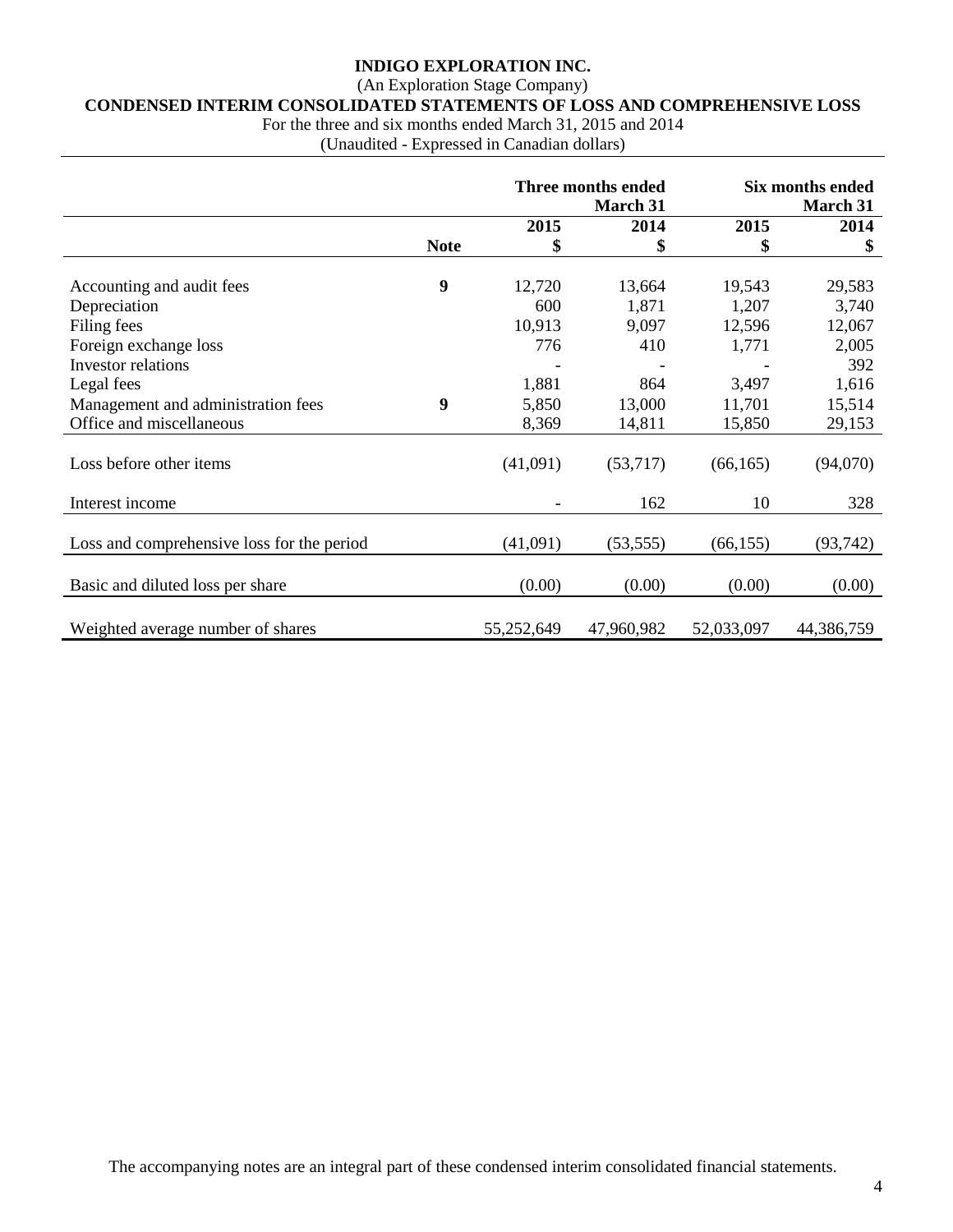(An Exploration Stage Company)

#### **CONDENSED INTERIM CONSOLIDATED STATEMENTS OF CASH FLOWS**

For the six months ended March 31, 2015 and 2014

(Unaudited - Expressed in Canadian dollars)

|                                                                    | 2015<br>\$ | 2014<br>\$ |
|--------------------------------------------------------------------|------------|------------|
| Cash provided by (used in)                                         |            |            |
| Operating activities                                               |            |            |
| Loss for the period                                                | (66, 155)  | (93, 742)  |
| Add items not involving cash:                                      |            |            |
| Depreciation                                                       | 1,207      | 3,740      |
|                                                                    | (64,948)   | (90,002)   |
| Changes in non-cash working capital items:                         |            |            |
| Taxes recoverable and other receivables                            | (2,118)    | (1,281)    |
| Prepaid expenses                                                   | (547)      | (1,659)    |
| Accounts payable and accrued liabilities                           | (5,115)    | (7,571)    |
|                                                                    | (72, 278)  | (100, 513) |
|                                                                    |            |            |
| Investing activities                                               |            |            |
| Deferred exploration expenditures                                  | (59, 738)  | (96, 890)  |
|                                                                    |            |            |
| Financing activities                                               |            |            |
| Issuance of shares pursuant to private placement                   | 152,500    | 245,000    |
| <b>Issuance costs</b>                                              | (10, 633)  | (1,975)    |
|                                                                    | 141,867    | 243,025    |
|                                                                    |            |            |
| Increase (decrease) in cash and cash equivalents during the period | 9,401      | 45,622     |
| Cash and cash equivalents - beginning of the period                | 47,036     | 99,224     |
| Cash and cash equivalents - end of the period                      | 56,437     | 144,846    |
|                                                                    |            |            |
| Cash paid for interest                                             |            |            |
| Cash received for interest                                         | 10         | 166        |
| Cash paid for income taxes                                         |            |            |
|                                                                    |            |            |
| Cash and cash equivalents are comprised of:                        |            |            |
| Cash                                                               | 56,437     | 79,846     |
| Short-term investments                                             |            | 65,000     |
|                                                                    | 56,437     | 144,846    |

Supplemental cash flow information (Note 9)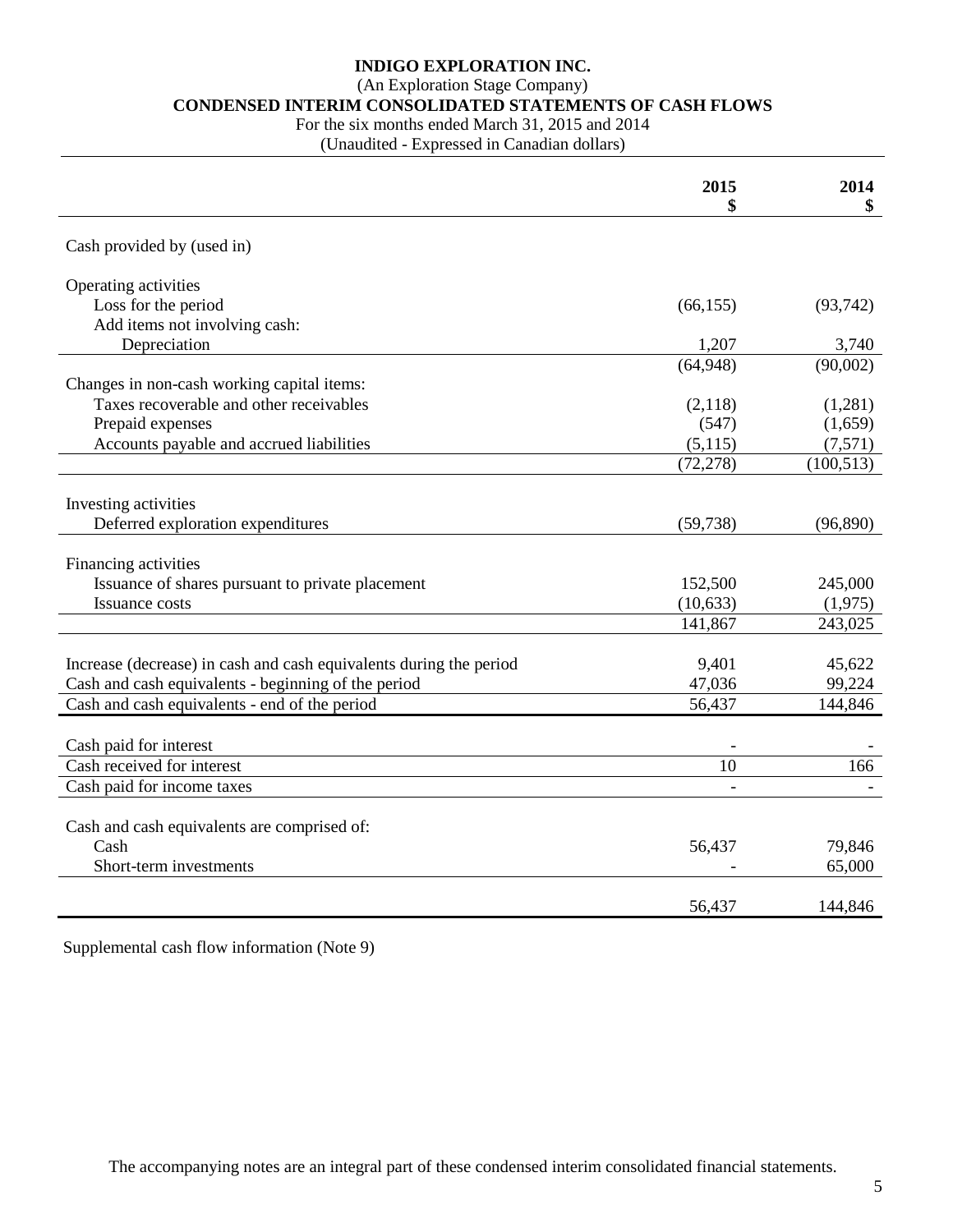# (An Exploration Stage Company)

**CONDENSED INTERIM CONSOLIDATED STATEMENTS OF CHANGES IN EQUITY**

For the six months ended March 31, 2015 and 2014

(Unaudited - Expressed in Canadian dollars)

|                                            | <b>Shares</b><br># | <b>Share</b><br>Capital<br>\$ | <b>Contributed</b><br><b>Surplus</b><br>\$ | <b>Deficit</b><br>\$ | <b>Total</b><br>\$ |
|--------------------------------------------|--------------------|-------------------------------|--------------------------------------------|----------------------|--------------------|
|                                            |                    |                               |                                            |                      |                    |
| Balance – September 30, 2013               | 43,060,982         | 6,368,749                     | 624,598                                    | (4,214,779)          | 2,778,568          |
| Issued during the period:                  |                    |                               |                                            |                      |                    |
| Pursuant to private placement of units     | 4,900,000          | 147,000                       | 98,000                                     |                      | 245,000            |
| Less: cash issue costs                     |                    | (1,975)                       |                                            |                      | (1,975)            |
| Loss and comprehensive loss for the period |                    |                               |                                            | (93, 742)            | (93, 742)          |
|                                            |                    |                               |                                            |                      |                    |
| Balance – March 31, 2014                   | 47,960,982         | 6,513,774                     | 722,598                                    | (4,308,521)          | 2,927,851          |
|                                            |                    |                               |                                            |                      |                    |
| Loss and comprehensive loss for the period |                    |                               |                                            | (2,208,436)          | (2,208,436)        |
|                                            |                    |                               |                                            |                      |                    |
| Balance – September 30, 2014               | 47,960,982         | 6,513,774                     | 722,598                                    | (6,516,957)          | 719,415            |
|                                            |                    |                               |                                            |                      |                    |
| Issued during the year:                    |                    |                               |                                            |                      |                    |
| Pursuant to private placement of units     | 7,625,000          | 144,875                       | 7,625                                      |                      | 152,500            |
| Less: cash issue costs                     |                    | (10,633)                      |                                            |                      | (10,633)           |
| Loss and comprehensive loss for the period |                    |                               |                                            | (66, 155)            | (66, 155)          |
|                                            |                    |                               |                                            |                      |                    |
| Balance – March 31, 2015                   | 55,585,982         | 6,648,016                     | 730,223                                    | (6,583,112)          | 795,127            |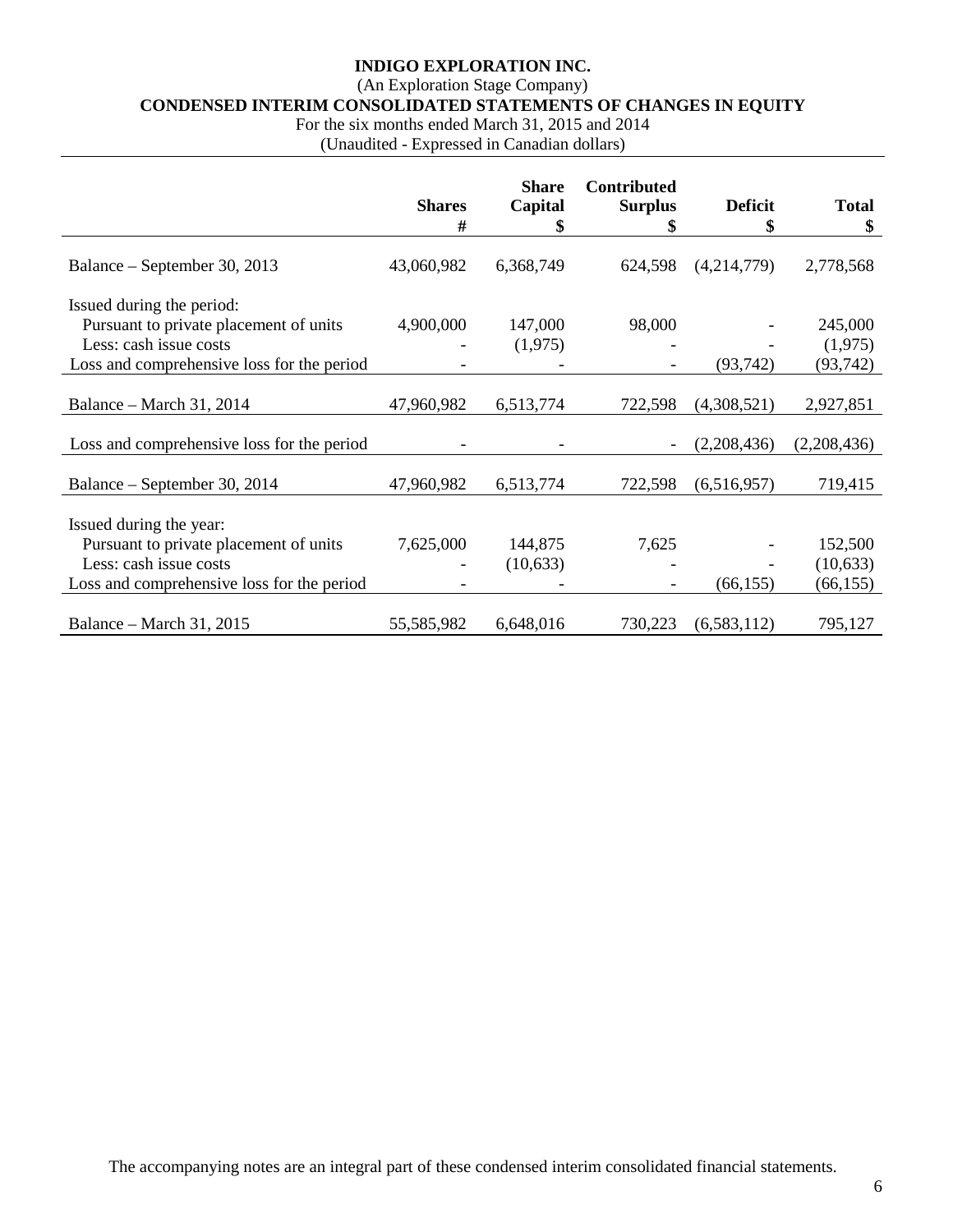## **1 ORGANIZATION AND NATURE OF OPERATIONS**

Indigo Exploration Inc. ("the Company") is in the business of the acquisition, exploration and evaluation of mineral properties, and either joint venturing or developing these properties further or disposing of them when the evaluation is completed. The Company is listed for trading on the TSX Venture Exchange under the symbol "IXI". At March 31, 2015, the Company was in the exploration stage and had interests in properties located in Burkina Faso, West Africa. The Company's corporate head office is located at Suite 880 – 580 Hornby Street, Vancouver, British Columbia, Canada.

# **2 GOING CONCERN**

These condensed interim consolidated financial statements have been prepared on a going concern basis, which assumes that the Company will be able to meet its obligations and continue its operations for the next twelve months. Realization values may be substantially different from carrying values as shown and these financial statements do not give effect to adjustments that would be necessary to the carrying values and classification of assets and liabilities should the Company be unable to continue as a going concern. Such adjustments could be material. At March 31, 2015, the Company had not yet achieved profitable operations, had an accumulated deficit of \$6,583,112 since inception and expects to incur further losses in the development of its business, all of which indicate the existence of a material uncertainty that may cast significant doubt upon the Company's ability to continue as a going concern and, therefore, that it may be unable to realize its assets and discharge its liabilities in the normal course of business. The Company's ability to continue as a going concern is dependent upon its ability to obtain the necessary financing to develop the mineral properties and to meet its ongoing levels of corporate overhead and discharge its liabilities as they come due. Although the Company has been successful in the past in obtaining financing, there is no assurance that it will be able to obtain adequate financing in the future or that such financing will be on terms advantageous to the Company.

# **3 BASIS OF PRESENTATION**

These condensed interim consolidated financial statements have been prepared in accordance with International Financial Reporting Standards ("IFRS") as issued by the International Accounting Standards Board ("IASB") applicable to the preparation of interim financial statements, including IAS 34, Interim Financial Reporting. The condensed interim consolidated financial statements should be read in conjunction with the annual audited consolidated financial statements for the year ended September 30, 2014, which have been prepared in accordance with IFRS as issued by the IASB.

The Company uses the same accounting policies and methods of computation as in the annual audited consolidated financial statements for the year ended September 30, 2014.

These financial statements were approved by the board of directors for issue on May 29, 2015.

# **4 ACCOUNTING STANDARDS**

### **i) New standards and amendments effective for the first time from October 1, 2014**

The following revised standards and amendments became effective for the Company on October 1, 2014. The new and amended standards did not have a significant impact on the condensed interim consolidated financial statements. The following is a brief summary of the principal new standards adopted by the Company:

IAS 32 – Financial instruments, Presentation. IAS 32 was amended to clarify the requirements for offsetting financial assets and liabilities. The amendments clarify that the right of offset must be available on the current date and cannot be contingent on a future date.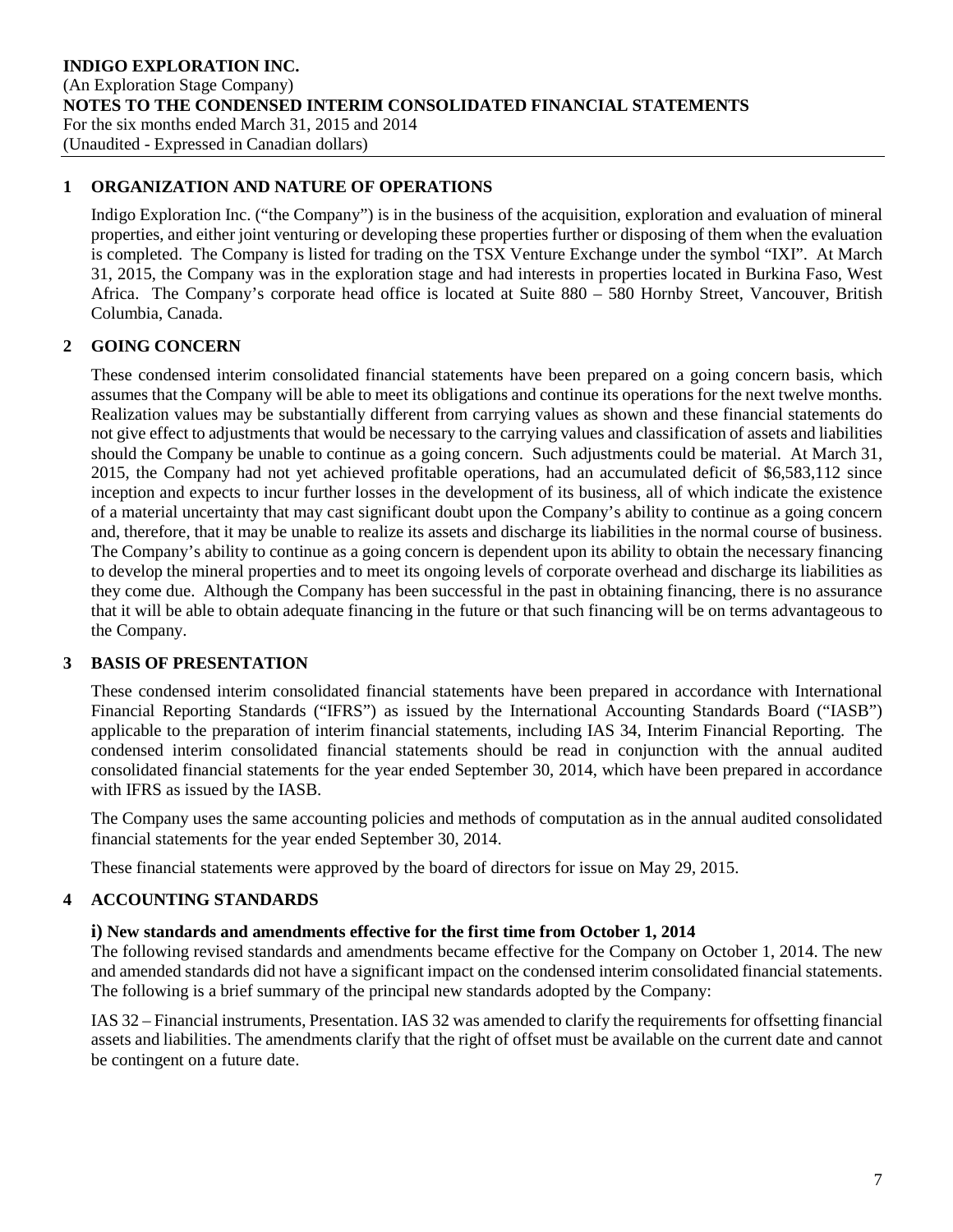#### **INDIGO EXPLORATION INC.** (An Exploration Stage Company) **NOTES TO THE CONDENSED INTERIM CONSOLIDATED FINANCIAL STATEMENTS** For the six months ended March 31, 2015 and 2014 (Unaudited - Expressed in Canadian dollars)

IAS 36 – Impairment of Assets. IFRS 36 was amended by recoverable amount disclosures for nonfinancial assets.

IFRIC 21 – Levies. IFRIC 21 clarifies and provides guidance on when to recognize the obligating event that gives rise to a liability to pay a levy is the activity described in the relevant legislation that triggers the payment of the levy.

## **ii) Accounting standards issued but not yet effective**

At the date of approval of the condensed interim consolidated financial statements the following standards, which are applicable to the Company, were issued but not yet effective. The Company has not completed its assessment of the impact that the new and amended standard will have on its financial statements. The following is a brief summary of the principal new or amended standards.

IFRS 7 – Financial Instruments disclosures. The Standard was amended to require additional disclosures on transition from IAS 39 and IFRS 9, effective for annual periods beginning on or after January 1, 2015.

IFRS 9 – Financial Instruments: Classification and Measurement. IFRS 9 introduces new requirements for the classification and measurement of financial instruments and is effective for annual periods beginning on or after January 1, 2018, with early adoption permitted.

# **5 CRITICAL ACCOUNTING ESTIMATES AND JUDGEMENTS**

The preparation of financial statements requires management to use judgement in applying its accounting policies and estimates and assumptions about the future. Estimates and other judgements are continuously evaluated and are based on management's experience and other factors, including expectations about future events that are believed to be reasonable under the circumstances.

Judgements:

- (i) The assumption that the Company is a going concern and will continue in operation for the foreseeable future and at least one year. The factors considered by management are disclosed in Note 2.
- (ii) The assessment of indicators of impairment for the mineral properties and the related determination of the recoverable amount and write-down of the properties where applicable.

The Company has no critical accounting estimates.

# **6 MINERAL PROPERTIES (Schedule 1)**

Title to mineral properties involves certain inherent risks due to the difficulties of determining the validity of certain claims as well as the potential for problems arising from the frequently ambiguous conveyancing history characteristic of many mineral properties. The Company has investigated title to its mineral properties and, to the best of its knowledge, title to its properties are in good standing.

The recoverability of amounts shown as mineral properties is dependent upon the conversion of mineral resources to economically recoverable reserves, the Company's ability to obtain financing to develop the properties, and the ultimate realization of profits through future production or sale of the properties.

Pursuant to the Mining Code of Burkina Faso, an exploration permit holder is required to incur 270,000 West African CFA Francs (\$583) of exploration expenditures per square kilometre per year in order to maintain its permits in good standing. If such expenditures are not incurred, the Government of Burkina Faso may, at its discretion, cancel the permits after giving the permit holder sixty day notice to remedy any deficiency. At March 31, 2015, the Company had not incurred sufficient expenditures on its Lati, Loto and Tordo permits to comply with the Mining Code of Burkina Faso. Sufficient expenditures have been incurred on the Moule and Kodyel permits. The Company believes its Burkina Faso permits are in good standing.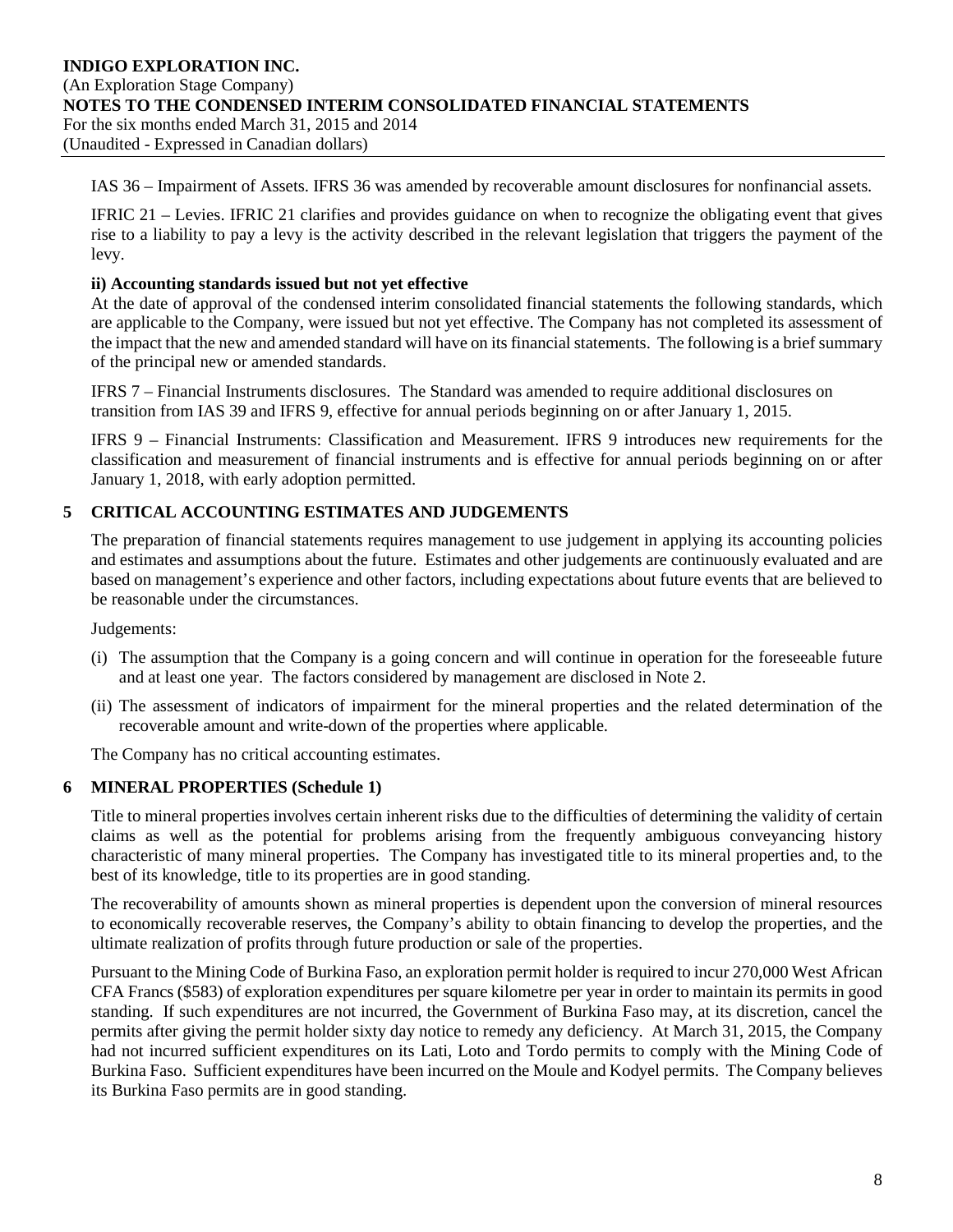During the six months ended March 31, 2015, the Kodyel permit expired however the Company has submitted the documentation required to extend the permit. On October 30, 2014, the civil unrest broke out in Burkina Faso. A transitional government has been established and will remain in place until the next election in 2015. As a result, the Company has not received the renewed permit from the new government. The operations of the Company require licenses and permits from various governmental authorities. The Company believes it presently holds all necessary licenses and permits to carry on the activities which it is currently conducting, and that it is presently complying in all material respects with the terms of such licenses and permits. There can be no guarantee, however, that the Company will be able to obtain and maintain, at all times, all necessary licenses and permits required to continue the proposed exploration or to develop its properties into commercial production and to operate mining facilities thereon.

## *Kodyel Exploration Permit and Other Permits*

Pursuant to the acquisition of Sanu Burkina Faso S.A.R.L. on June 30, 2010, the Company acquired gold mineral properties located in Burkina Faso, Africa. The permits acquired were the Kodyel Exploration Permit, the Tordo Exploration Permit, the Lati Exploration Permit and the Loto Exploration Permit. The Company has no significant commitments with respect to these permits other than compliance with the Mining Code of Burkina Faso.

## *Moule Gold Permit, Burkina Faso*

On May 5, 2010, the Company entered into an option agreement to acquire a 100% interest, subject to a 1.5% net smelter return ("NSR") royalty, in the Moule Gold Permit, in western Burkina Faso. During the year ended September 30, 2013, the Company made the final option payment and was awaiting the 100% title transfer of the permit to the Company by the Burkina Faso government. The Company paid a total of US\$400,000 in cash and \$15,000 in shares to acquire the Moule Gold Permit. During the year ended September 30, 2014, the Company received the 100% title transfer of the permit to the Company by the Burkina Faso government.

The Company has the right to purchase the entire 1.5% NSR royalty for US\$1,800,000.

# **7 ACCOUNTS PAYABLE AND ACCRUED LIABILITIES**

|                                 | March 31,<br>2015 | September 30,<br>2014 |
|---------------------------------|-------------------|-----------------------|
|                                 | ¢                 | \$                    |
|                                 |                   |                       |
| Trade payables and accruals     | 4,323             | 28,602                |
| Due to related parties (Note 9) | 47,226            | 35,211                |
|                                 |                   |                       |
|                                 | 51,549            | 63,813                |

# **8 SHARE CAPITAL**

a) Authorized:

Unlimited common shares without par value. Issued and fully paid at March 31, 2015: 55,585,982 (September 30, 2014: 47,960,982)

### b) Financing:

During the six months ended March 31, 2015, the Company completed three tranches of a non-brokered private placement as follows:

(i) On December 17, 2014, the Company closed the first tranche of 5,125,000 units at \$0.02 per unit for gross proceeds of \$102,500. Each unit is comprised of one common share and one share purchase warrant. Each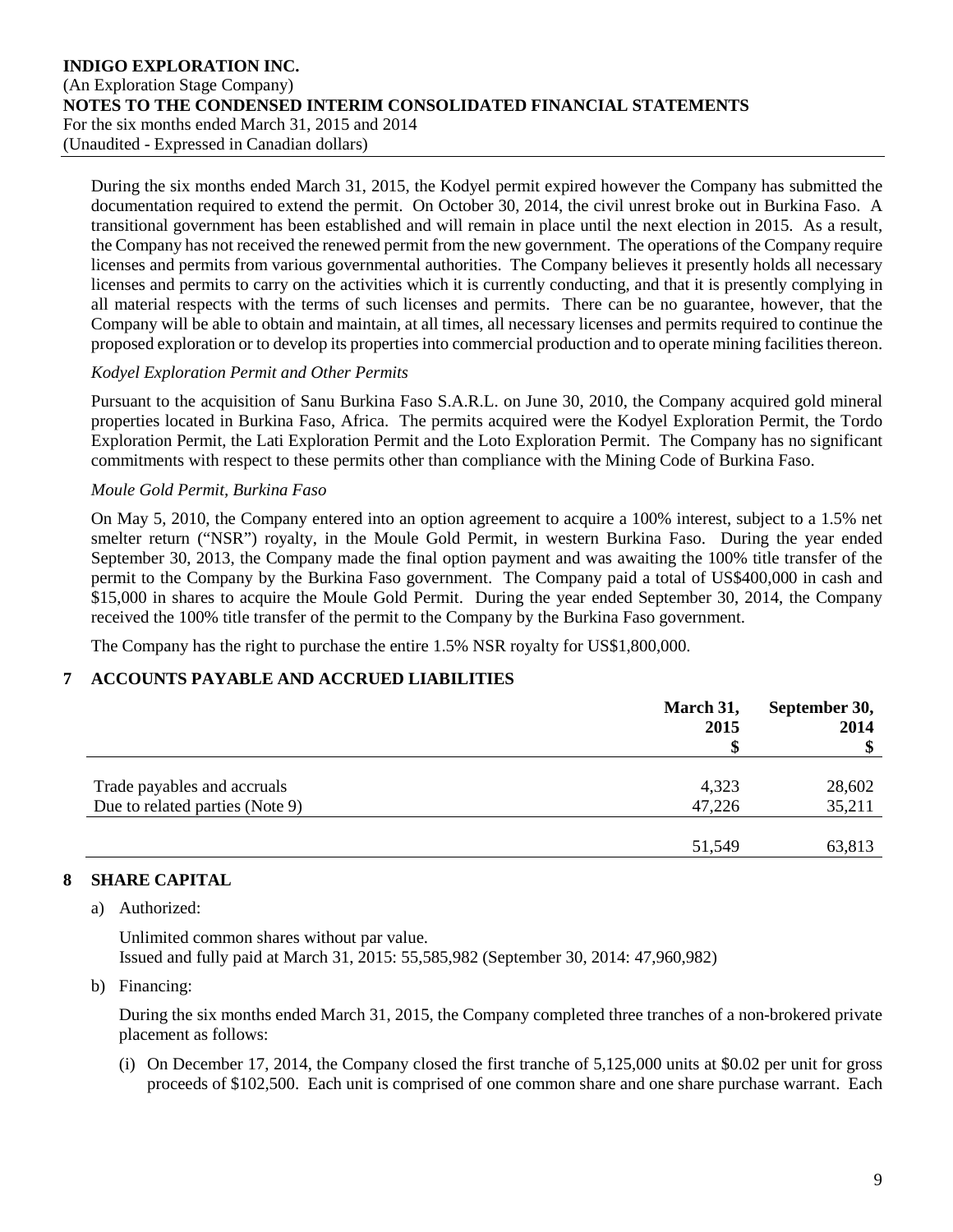whole warrant entitles the holder thereof the right to purchase one common share of the Company at \$0.05 per share, exercisable up to December 17, 2017. A value of \$5,125 has been attributed to the warrants.

- (ii) On December 24, 2014, the Company closed the second tranche of 1,000,000 units at \$0.02 per unit for gross proceeds of \$20,000. Each unit is comprised of one common share and one share purchase warrant. Each whole warrant entitles the holder thereof the right to purchase one common share of the Company at \$0.05 per share, exercisable up to December 24, 2017. A value of \$1,000 has been attributed to the warrants.
- (iii)On January 21, 2015, the Company closed the third and final tranche of the non-brokered private placement for 1,500,000 units at \$0.02 per unit for gross proceeds of \$30,000. Each unit is comprised of one common share and one share purchase warrant. Each whole warrant entitles the holder thereof the right to purchase one common share of the Company at \$0.05 per share, exercisable up to January 21, 2018. A value of \$1,500 has been attributed to the warrants.

In connection with the three tranches, the Company paid finders' fees of \$8,400 and incurred additional cash issue costs of \$2,233.

During the six months ended March 31, 2014, the Company completed the following financing:

- (i) On November 4, 2013, the Company closed a non-brokered private placement of 4,900,000 units at \$0.05 per unit for gross proceeds of \$245,000. Each unit is comprised of one common share and one share purchase warrant. Each whole warrant entitles the holder thereof the right to purchase one common share of the Company at \$0.12 per share, exercisable up to November 4, 2016. A value of \$98,000 has been attributed to the warrants. In connection with the private placement, the Company incurred cash issue costs of \$1,975.
- c) Stock options:

The Company's stock options outstanding as at March 31, 2015 and September 30, 2014 and the changes for the periods then ended is presented below:

|                                                                                 | Number of<br>Options<br>#           | Weighted<br>Average<br><b>Exercise Price</b><br>\$ | Weighted<br>Average Life<br>Years |
|---------------------------------------------------------------------------------|-------------------------------------|----------------------------------------------------|-----------------------------------|
| Balance outstanding, September 30, 2013<br>Expired<br>Forfeited                 | 1,440,000<br>(275,000)<br>(175,000) | 0.22<br>0.15<br>0.18                               | 2.08                              |
| Balance outstanding, September 30, 2014<br>Balance outstanding and exercisable, | 990,000                             | 0.25                                               | 1.50                              |
| March 31, 2015                                                                  | 990,000                             | 0.25                                               | 1.00                              |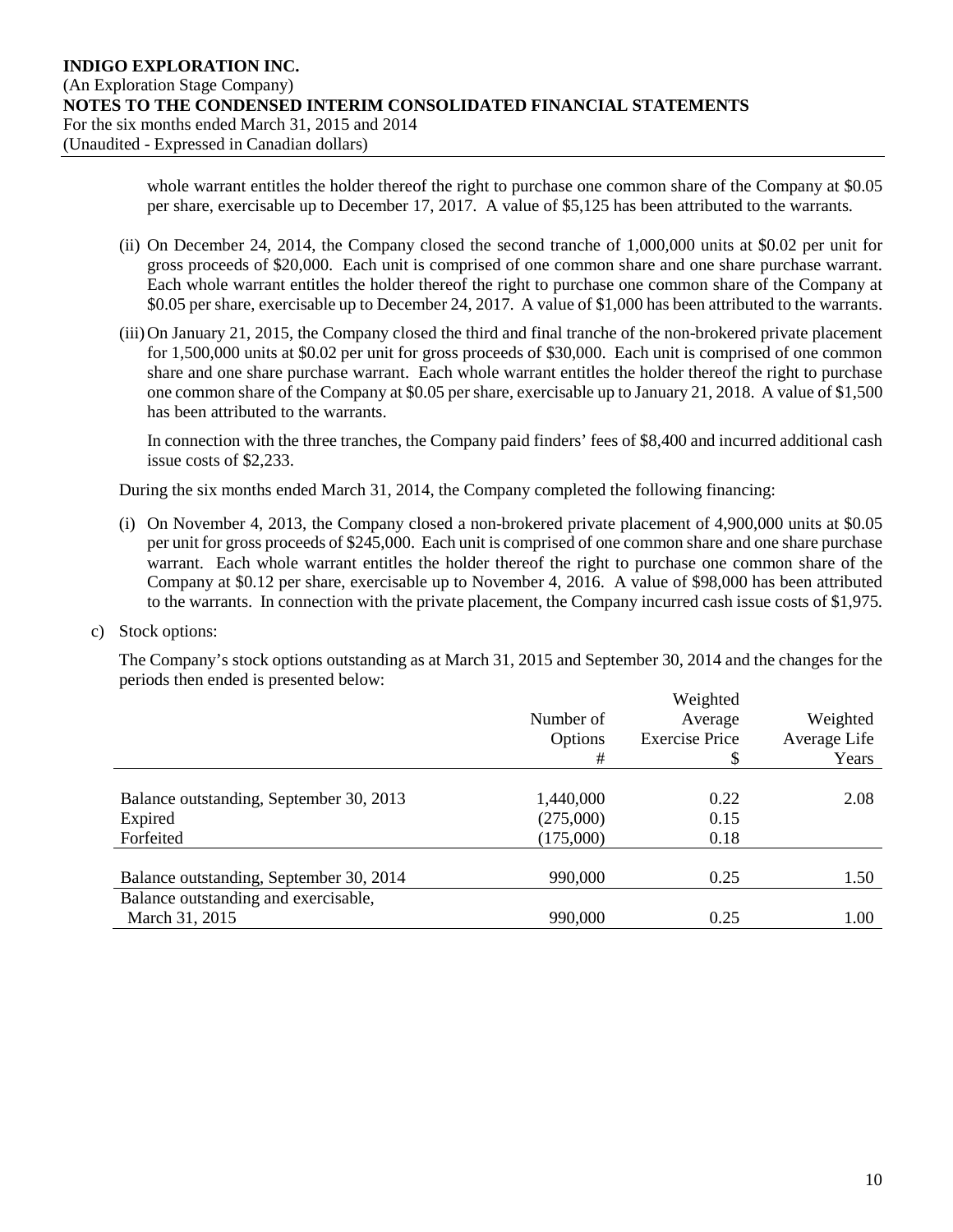At March 31, 2015, the following stock options were outstanding entitling the holder thereof the right to purchase one common share of the Company for each option held:

| Number of<br>Options<br># | <b>Exercise Price</b><br>S | <b>Expiry Date</b> |
|---------------------------|----------------------------|--------------------|
|                           |                            |                    |
| 475,000                   | 0.20                       | August 9, 2015     |
| 515,000                   | 0.30                       | November 3, 2016   |
|                           |                            |                    |
| 990,000                   |                            |                    |

#### d) Warrants:

A summary of share purchase warrants outstanding as at March 31, 2015 and September 30, 2014 and the changes for the periods then ended are as follows:

|                             |              | Weighted              |              |
|-----------------------------|--------------|-----------------------|--------------|
|                             | Number of    | Average               | Weighted     |
|                             | Warrants     | <b>Exercise Price</b> | Average Life |
|                             | #            | \$                    | Years        |
|                             |              |                       |              |
| Balance, September 30, 2013 | 10,000,000   | 0.12                  | 0.51         |
| <b>Issued</b>               | 4,900,000    | 0.12                  |              |
| Expired                     | (10,000,000) | 0.12                  |              |
|                             |              |                       |              |
| Balance, September 30, 2014 | 4,900,000    | 0.12                  | 2.10         |
| <b>Issued</b>               | 7,625,000    | 0.05                  |              |
|                             |              |                       |              |
| Balance, March 31, 2015     | 12,525,000   | 0.07                  | 2.29         |

At March 31, 2015, the following share purchase warrants were outstanding entitling the holder thereof the right to purchase one common share of the Company for each option held:

| Number of<br>Warrants<br># | <b>Exercise Price</b> | <b>Expiry Date</b> |
|----------------------------|-----------------------|--------------------|
|                            |                       |                    |
| 4,900,000                  | 0.12                  | November 4, 2016   |
| 5,125,000                  | 0.05                  | December 17, 2017  |
| 1,000,000                  | 0.05                  | December 24, 2017  |
| 1,500,000                  | 0.05                  | January 21, 2018   |
|                            |                       |                    |
| 12,525,000                 |                       |                    |

### e) Basic and diluted loss per share:

During the six months ended March 31, 2015 and 2014, potentially dilutive common shares totaling 13,515,000 (2014 – 16,165,000) were not included in the calculation of basic and diluted loss per share because their effect was anti-dilutive.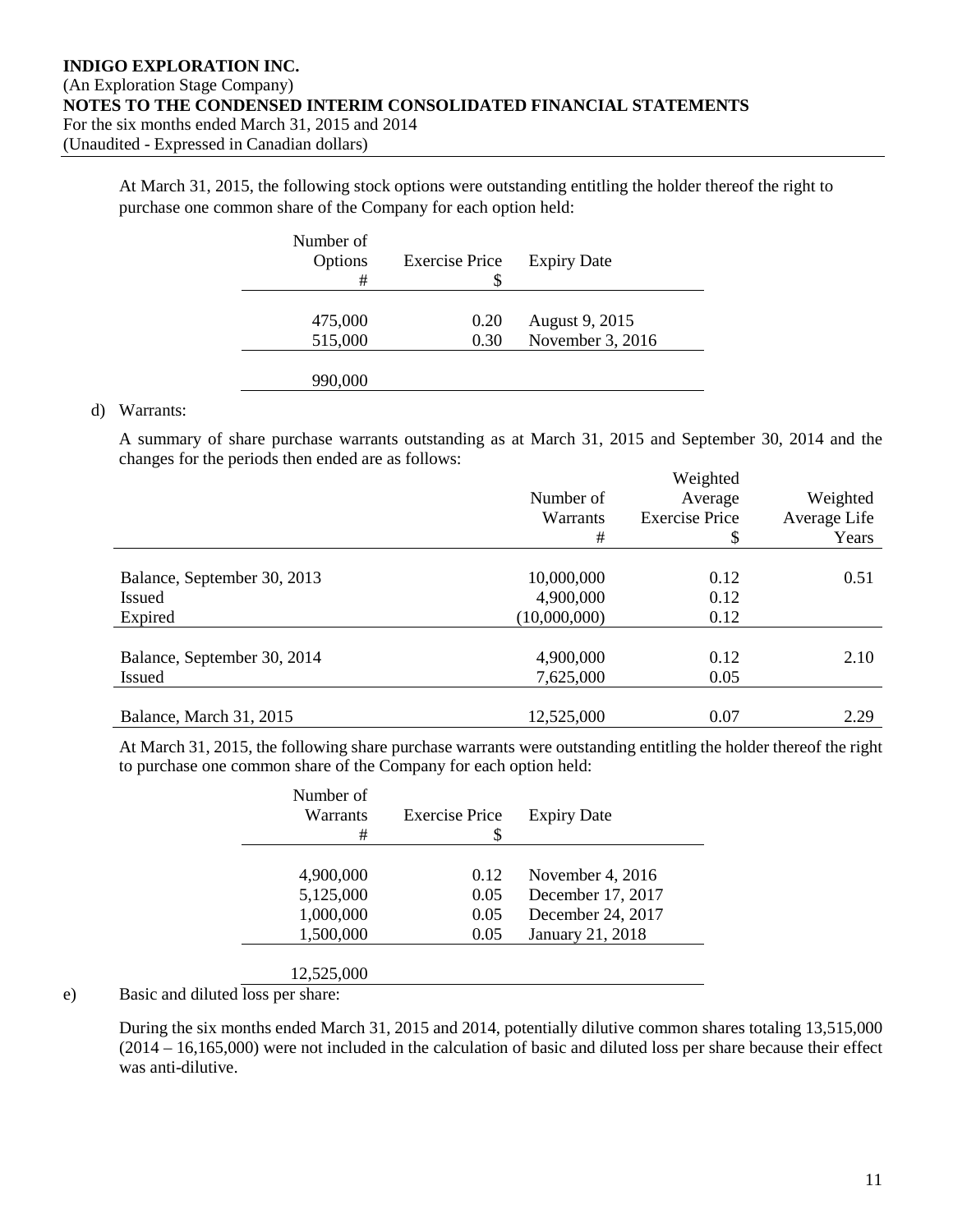#### **9 RELATED PARTY TRANSACTIONS**

During the six months ended March 31, 2015 and 2014, the Company incurred the following expenditures charged by directors and officers of the Company and by companies controlled by directors and officers of the Company:

|                                    | Three months ended<br><b>March 31</b> |        | Six months ended<br><b>March 31</b> |        |
|------------------------------------|---------------------------------------|--------|-------------------------------------|--------|
|                                    | 2015                                  | 2014   | 2015                                | 2014   |
|                                    | S                                     | \$     |                                     | S      |
| Accounting fees                    | 5,753                                 | 5,231  | 11,281                              | 11,781 |
| Management and administration fees | 5,850                                 | 13,000 | 11,700                              | 14,950 |
|                                    |                                       |        |                                     |        |
|                                    | 11,603                                | 18,231 | 22,981                              | 26,731 |

As at March 31, 2015, accounts payable and accrued liabilities includes an amount of \$47,223 (September 30, 2014 - \$35,211) due to companies controlled by directors and officers of the Company. These amounts are unsecured, non-interest bearing and due on demand.

Key management includes the Chief Executive Officer and the directors of the Company. The compensation paid or payable to key management for services during the three and six months ended March 31, 2015 and 2014 is identical to the table above.

### **10 SUPPLEMENTAL CASH FLOW INFORMATION**

Investing and financing activities that do not have a direct impact on current cash flows are excluded from the cash flow statements. The following transactions were excluded from the condensed interim consolidated statements of cash flows:

During the six months ended March 31, 2015:

a) \$nil of deferred exploration expenditures included in accounts payable and accrued liabilities at March 31, 2015, less expenditures included in accounts payable at September 30, 2014 of \$7,149 for a net inclusion of \$7,149.

During the six months ended March 31, 2014:

a) \$nil of deferred exploration expenditures included in accounts payable and accrued liabilities at March 31, 2014, less expenditures included in accounts payable at September 30, 2013 of \$2,167 for a net inclusion of \$2,167.

# **11 SEGMENTED INFORMATION**

The Company's operations are limited to a single industry segment, being mineral exploration and development. Geographic segment information of the Company's assets is as follows:

|              | March 31,<br>2015 | September 30,<br>2014 |  |
|--------------|-------------------|-----------------------|--|
|              |                   | \$                    |  |
|              |                   |                       |  |
| Canada       | 122,702           | 102,893               |  |
| Burkina Faso | 723,975           | 680,335               |  |
|              |                   |                       |  |
| Total assets | 846,677           | 783,228               |  |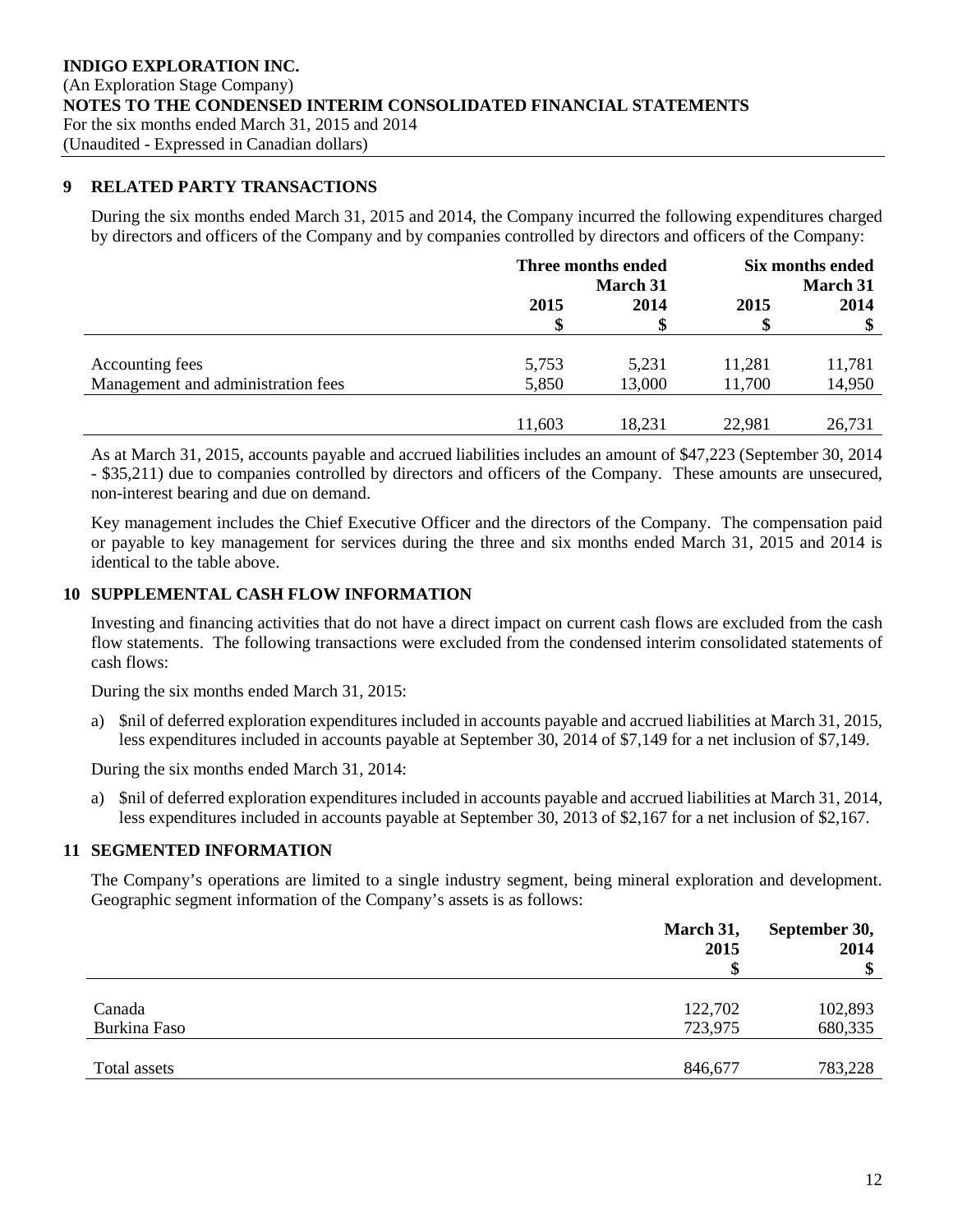## **INDIGO EXPLORATION INC.** (An Exploration Stage Company) **NOTES TO THE CONDENSED INTERIM CONSOLIDATED FINANCIAL STATEMENTS** For the six months ended March 31, 2015 and 2014 (Unaudited - Expressed in Canadian dollars)

Geographic segmentation of the Company's loss during three and six months ended March 31, 2015 and 2014 is as follows:

|              |        | Three months ended |        | Six months ended |  |
|--------------|--------|--------------------|--------|------------------|--|
|              |        | <b>March 31</b>    |        | March 31         |  |
|              | 2015   | 2014               | 2015   | 2014             |  |
|              | S      | \$                 | JD     |                  |  |
|              |        |                    |        |                  |  |
| Canada       | 29,850 | 38,791             | 48,296 | 55,854           |  |
| Burkina Faso | 11,241 | 14,764             | 17,859 | 37,888           |  |
|              |        |                    |        |                  |  |
| Loss         | 41,091 | 53,555             | 66,155 | 93,742           |  |